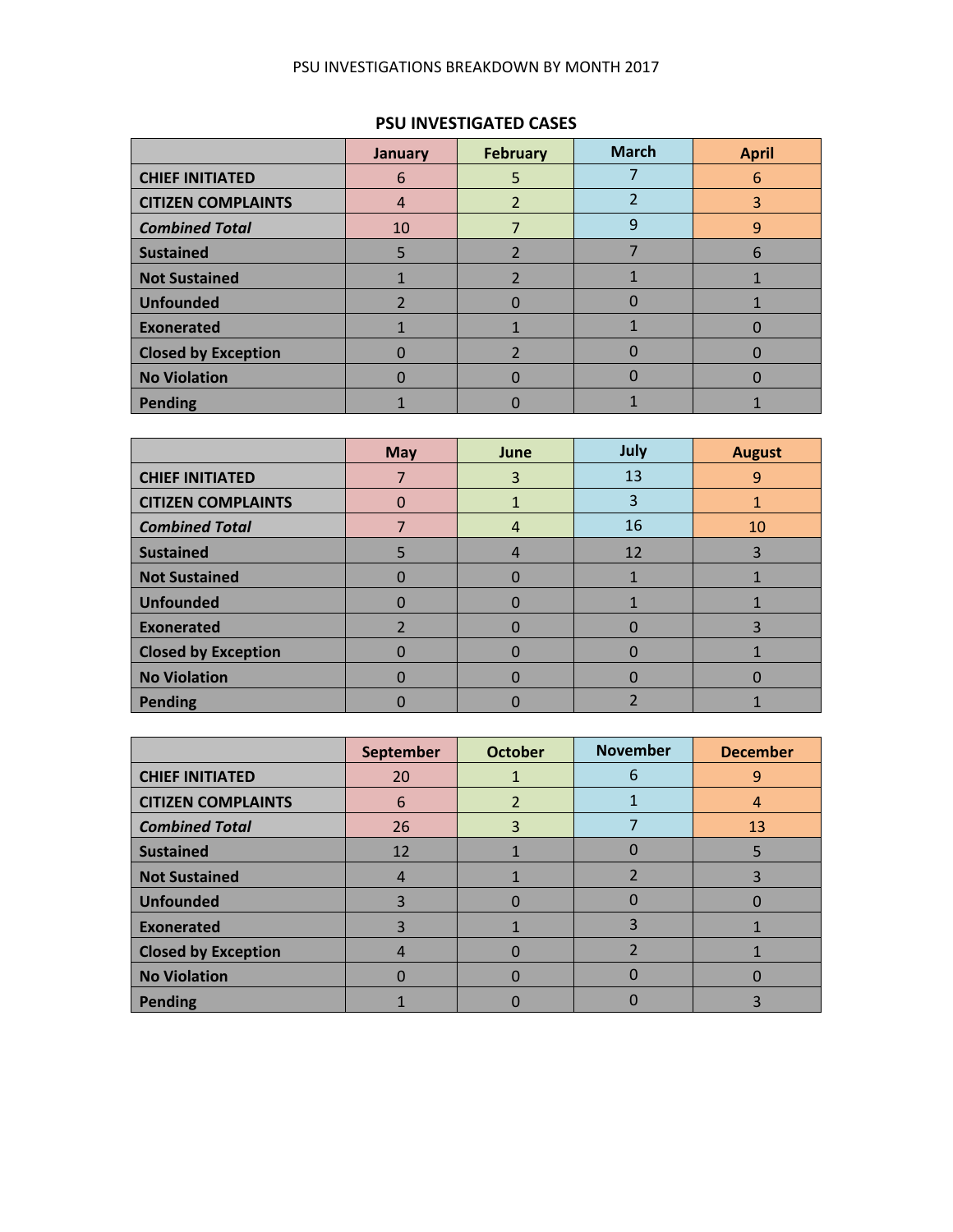#### PSU INVESTIGATIONS BREAKDOWN BY MONTH 2017

## **DISCIPLINARY ACTIONS – FROM PSU INVESTIGATIONS 2017**

|                                   | January | <b>February</b> | <b>March</b> | <b>April</b> |
|-----------------------------------|---------|-----------------|--------------|--------------|
| <b>Counseling</b>                 |         |                 |              |              |
| <b>Remedial Training</b>          |         | U               |              |              |
| <b>Written Reprimand</b>          |         |                 |              |              |
| Suspension                        |         |                 |              |              |
| <b>Termination</b>                |         |                 |              |              |
| <b>Removal From Take Home Car</b> |         |                 |              |              |
| Program                           |         |                 |              |              |
| <b>Transfer</b>                   |         |                 |              |              |
| <b>Demotion</b>                   |         |                 |              |              |
| <b>Resigned</b>                   |         |                 |              |              |

|                                   | <b>May</b> | June | July | <b>August</b> |
|-----------------------------------|------------|------|------|---------------|
| <b>Counseling</b>                 |            |      |      |               |
| <b>Remedial Training</b>          | 0          | O    |      |               |
| <b>Written Reprimand</b>          |            |      |      |               |
| <b>Suspension</b>                 |            |      |      |               |
| <b>Termination</b>                |            | O    |      |               |
| <b>Removal From Take Home Car</b> |            | 0    |      |               |
| Program                           |            |      |      |               |
| <b>Transfer</b>                   |            |      |      |               |
| <b>Demotion</b>                   |            | 0    |      |               |
| <b>Resigned</b>                   |            |      |      |               |

|                                   | September | <b>October</b> | <b>November</b> | <b>December</b> |
|-----------------------------------|-----------|----------------|-----------------|-----------------|
| <b>Counseling</b>                 |           |                |                 |                 |
| <b>Remedial Training</b>          |           | $\mathbf{O}$   |                 | υ               |
| <b>Written Reprimand</b>          |           | 0              |                 |                 |
| <b>Suspension</b>                 |           |                |                 |                 |
| <b>Termination</b>                |           | O              |                 | O               |
| <b>Removal From Take Home Car</b> |           | $\mathbf 0$    |                 |                 |
| Program                           |           |                |                 |                 |
| <b>Transfer</b>                   |           | 0              |                 |                 |
| <b>Demotion</b>                   |           | 0              |                 | O               |
| <b>Resigned</b>                   |           |                |                 |                 |